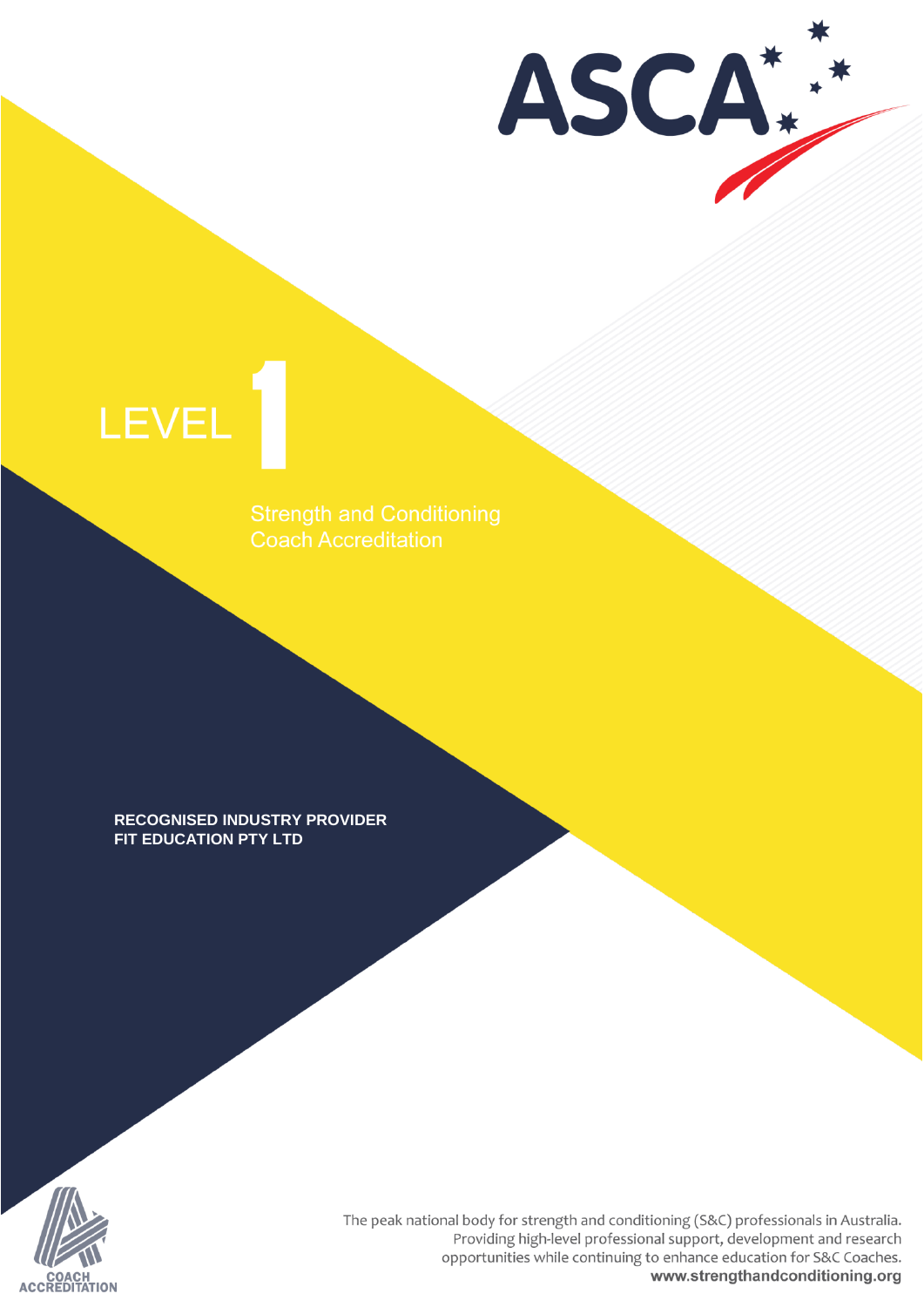# **ASCA LEVEL 1 COACH REGISTRATION QUICK REFERENCE GUIDE**

#### **About the ASCA**

The Australian Strength and Conditioning Association (ASCA) is an incorporated non-profit organisation and is the peak national body for strength and conditioning (S&C) professionals in Australia. The ASCA aims to provide high-level professional support, development and research opportunities while continuing to enhance education for S&C Coaches.

The ASCA provides a variety of S&C coach accreditation programs for all levels of coaching. These accredited programs, registered with the National Coaching Accreditation Scheme (NCAS), which is administered by the Australian Sports Commission (ASC), identify individuals who possess the knowledge and skill to design, implement and review safe and effective S&C training programs for individual and team sport athletes.

The ASCA S&C Coach Accreditation can only be achieved by passing all assessment requirements as prepared by experts in the field and overseen by professionals in elite practical coaching and theoretical coach education programs.

# **STEP 1 – Contact your education provider**

Your education provider will have the paperwork required for your application as an ASCA Level 1 Strength and Conditioning Coach.

#### **STEP 2 – Information required**

Provide the following details to the ASCA:

- Full Name
- Address details
- Date of Birth
- Gender
- Contact phone
- Email address

#### **STEP 3 – Minimum requirements**

To be registered as an ASCA Level 1 Strength and Conditioning coach you are required to provide the following supporting documentation.

| Completion of the Certificate III SIS30315 & IV SIS40215 in Fitness through FIT Education Pty Ltd     |
|-------------------------------------------------------------------------------------------------------|
| Be a student member of the ASCA                                                                       |
| Complete the ASADA Level 1 e-Learning Module                                                          |
| Complete 30 hours practical coaching, min 10hrs supervised by a min ASCA Level 1 Accredited S&C Coach |
| Complete and sign the ASCA Consent and Coach's Code of Behaviour Agreement                            |
| Complete payment information                                                                          |

# **STEP 4 – Application**

Complete the ASCA Level 1 Strength & Conditioning Coach Application and Membership form and submit to the ASCA together with evidence of completion of Practical coaching hours, ASADA Level 1 e-Learning Module and the signed ASCA Consent & Coach's Code of Behaviour Agreement no later than 6 months after completion of Certificate III & IV in Fitness through FIT Education Pty Ltd.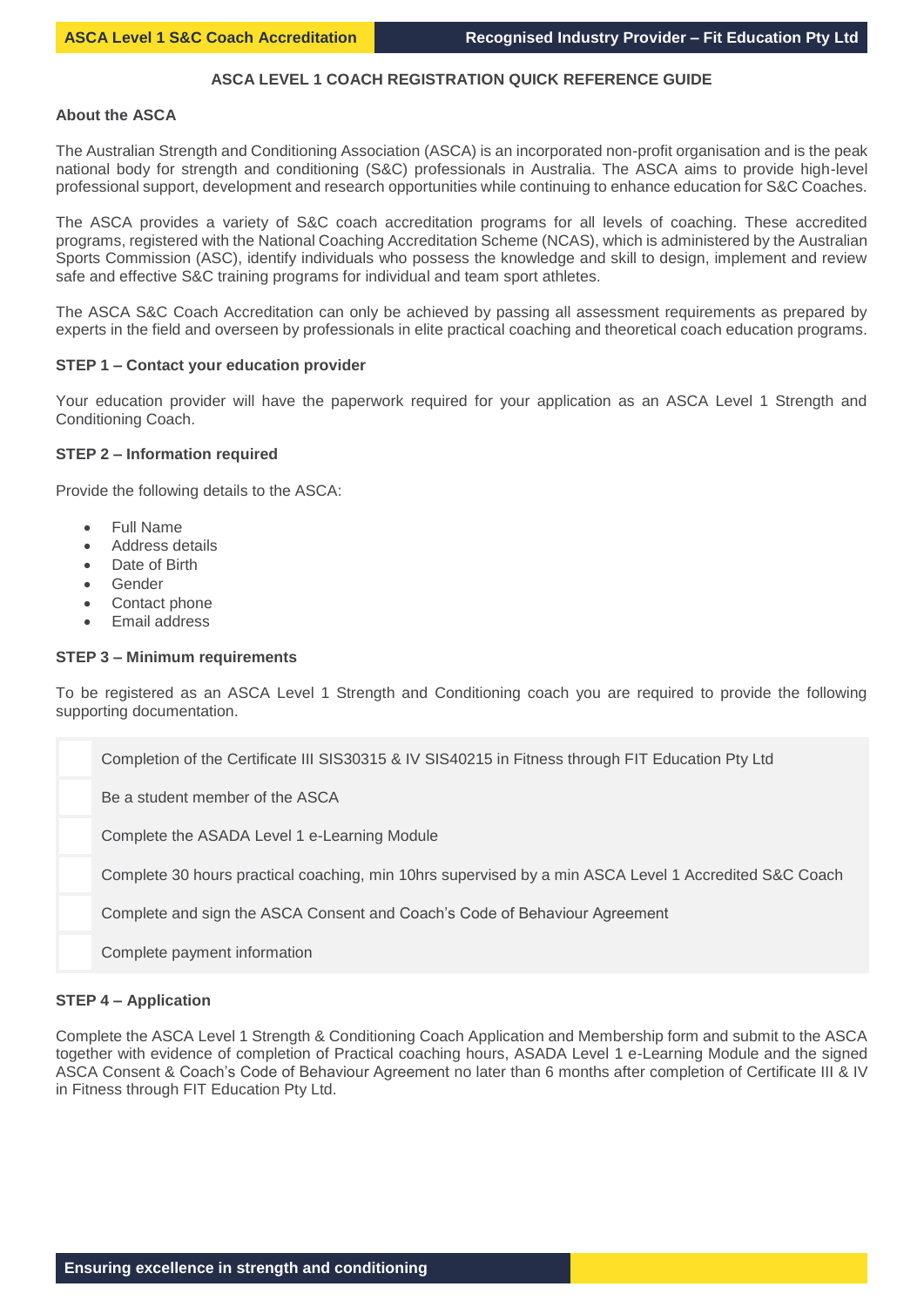# **ASCA LEVEL 1 STRENGTH & COINDITIONING COACH APPLICATION AND MEMBERSHIP FORM**

| <b>APPLICANT'S DETAILS</b>                                                                                                                                                        |                                                                                               |                |                   |             |  |  |
|-----------------------------------------------------------------------------------------------------------------------------------------------------------------------------------|-----------------------------------------------------------------------------------------------|----------------|-------------------|-------------|--|--|
| I have completed the Certificate III and IV through FIT Education Pty Ltd and hereby apply for ASCA Level 1<br>Strength and Conditioning Coach Accreditation and ASCA Membership. |                                                                                               |                |                   |             |  |  |
| <b>First Name</b>                                                                                                                                                                 |                                                                                               | <b>Surname</b> |                   |             |  |  |
| <b>Email</b>                                                                                                                                                                      |                                                                                               |                |                   |             |  |  |
| Mobile Ph.                                                                                                                                                                        |                                                                                               | Home Ph.       |                   |             |  |  |
| <b>Address</b>                                                                                                                                                                    |                                                                                               |                |                   |             |  |  |
|                                                                                                                                                                                   |                                                                                               |                | <b>Post Code</b>  |             |  |  |
| <b>DOB</b>                                                                                                                                                                        |                                                                                               |                |                   |             |  |  |
|                                                                                                                                                                                   | Attached please find the following supporting documentation:                                  |                |                   |             |  |  |
|                                                                                                                                                                                   | Certificate III & IV in Fitness from FIT Education Pty Ltd on fraud proof paper               |                |                   |             |  |  |
|                                                                                                                                                                                   | Certificate of completion of ASADA's Level 1 e-Learning Module                                |                |                   |             |  |  |
|                                                                                                                                                                                   | 30hrs of practical coaching as stipulated in the ASCA Practical Coaching Recording Form       |                |                   |             |  |  |
|                                                                                                                                                                                   | A signed copy of the ASCA's Consent and Coach's Code of Behaviour Agreement                   |                |                   |             |  |  |
|                                                                                                                                                                                   |                                                                                               |                |                   |             |  |  |
|                                                                                                                                                                                   | I wish to be listed on the ASCA website as a mentor coach. (not compulsory)                   |                |                   |             |  |  |
|                                                                                                                                                                                   | <b>APPLICATION AND MEMBERSHIP FEES</b>                                                        |                |                   |             |  |  |
|                                                                                                                                                                                   | Fees include - 12 month ASCA membership, 4 year NCAS registration fee, ID card, Certificates) |                |                   |             |  |  |
|                                                                                                                                                                                   | <b>ASCA Student Membership Fee</b>                                                            |                | \$85.00           |             |  |  |
|                                                                                                                                                                                   | <b>ASCA Administration Fee</b>                                                                |                | \$99.00           |             |  |  |
|                                                                                                                                                                                   | <b>Total Payment Required</b>                                                                 |                | \$184.00          |             |  |  |
| <b>PAYMENT</b>                                                                                                                                                                    |                                                                                               |                |                   |             |  |  |
|                                                                                                                                                                                   |                                                                                               |                |                   |             |  |  |
|                                                                                                                                                                                   |                                                                                               |                |                   |             |  |  |
|                                                                                                                                                                                   | <b>Application and Membership Fee as above</b>                                                | \$184.00       |                   |             |  |  |
| +2.0% processing fee (if applicable)                                                                                                                                              |                                                                                               | \$             |                   |             |  |  |
| <b>Total to be paid</b>                                                                                                                                                           |                                                                                               | \$             |                   |             |  |  |
|                                                                                                                                                                                   | <b>Cheque/Money Order</b>                                                                     | <b>AMEX</b>    | <b>MasterCard</b> | <b>Visa</b> |  |  |
| <b>Card Number</b>                                                                                                                                                                |                                                                                               |                |                   |             |  |  |
| <b>Card Expiry Date</b>                                                                                                                                                           |                                                                                               | <b>CCV</b>     |                   |             |  |  |
| Name on Card                                                                                                                                                                      |                                                                                               |                |                   |             |  |  |
|                                                                                                                                                                                   | Please charge my credit card the above outlined fees, signed                                  |                |                   |             |  |  |

be processed without payment. All payments made by credit card incur a 2.0% processing fee. A copy of student ID must be provided each year to be eligible for student membership fees. International members are required to provide proof of residence outside of Australia. There is no refund of Membership fees once payment is processed. Information on this form is entered into the ASCA database of registered members. Database information is not passed on to any third party unless permission is granted by the applicant. Coaches will be sent relevant up-to-date information and may be contacted by the ASCA, unless the ASCA is otherwise notified by the applicant.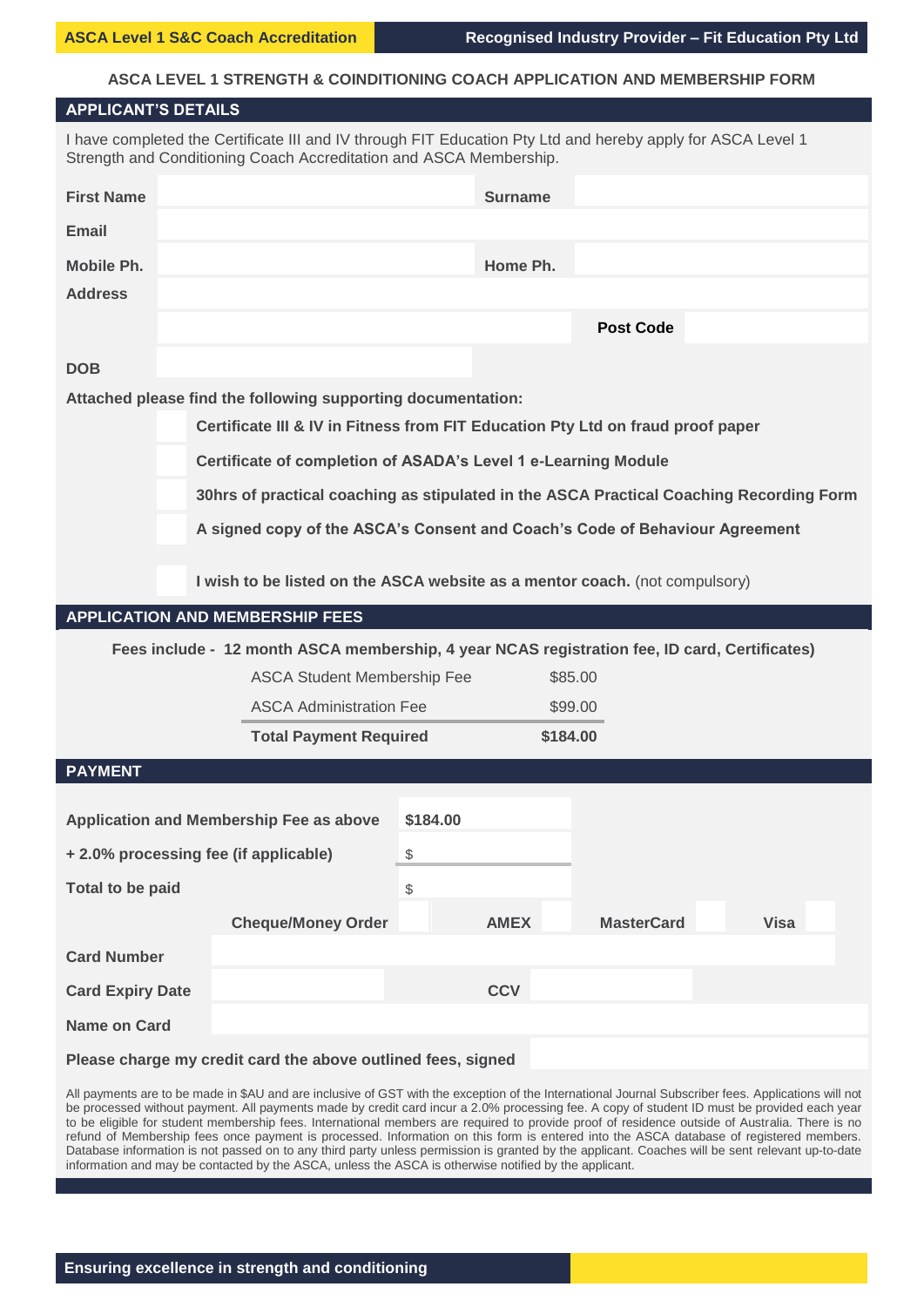# **ASCA CONSENT & COACH'S CODE OF BEHAVIOUR AGREEMENT FORM**

| <b>APPLICANT'S DETAILS</b>         |                  |  |
|------------------------------------|------------------|--|
| <b>First Name</b>                  | <b>Surname</b>   |  |
|                                    |                  |  |
| Email                              |                  |  |
| Mobile Ph.                         | Home Ph.         |  |
| <b>Address</b>                     |                  |  |
|                                    | <b>Post Code</b> |  |
| <b>Club or Company Affiliation</b> |                  |  |
| <b>Position Held</b>               |                  |  |

# The ASCA endorses the ASC's Sport's Code of Behaviour that provides guiding principles that reflect and upload fairness, respect, responsibility and safety that lead to appropriate behaviour regardless of a person's involvement in sport as outlined below:

- Operate within the rules and spirit of your sport, promoting fair play over winning at any cost.
- Encourage and support opportunities for people to learn appropriate behaviours and skills
- Support opportunities for participation in all aspects of the sport
- Treat each person as an individual
- Display control and courtesy to all involved with sport
- Respect the rights and worth of every person regardless of their gender, ability, cultural background or religion.
- Respect the decision of officials, coaches and administrators in the conduct of sport
- Wherever practical, avoid unaccompanied and unobserved one-on-one activity
	- (When in a supervisory capacity or where power imbalance will exist) with people under the age of 18 years.
- Adopt appropriate and responsible behaviour in all interactions
- Adopt responsible behaviour to alcohol and other drugs
- Act with integrity and objectivity, and accept responsibility for your decisions and actions
- Ensure your decisions and actions contribute to a safe environment
- Ensure your decisions and actions contribute to a harassment free environment
- Do not tolerate harmful or abusive behaviours.
- Place the safety and welfare of the athlete above all else
- Help each person (athlete) reach their potential respect the talent, development stage and goals of each person and compliment and encourage with positive and supportive feedback.
- Any physical contact with a person should be appropriate to the situation and necessary for the person's skill development
- Be honest and do not allow your qualifications to be misrepresented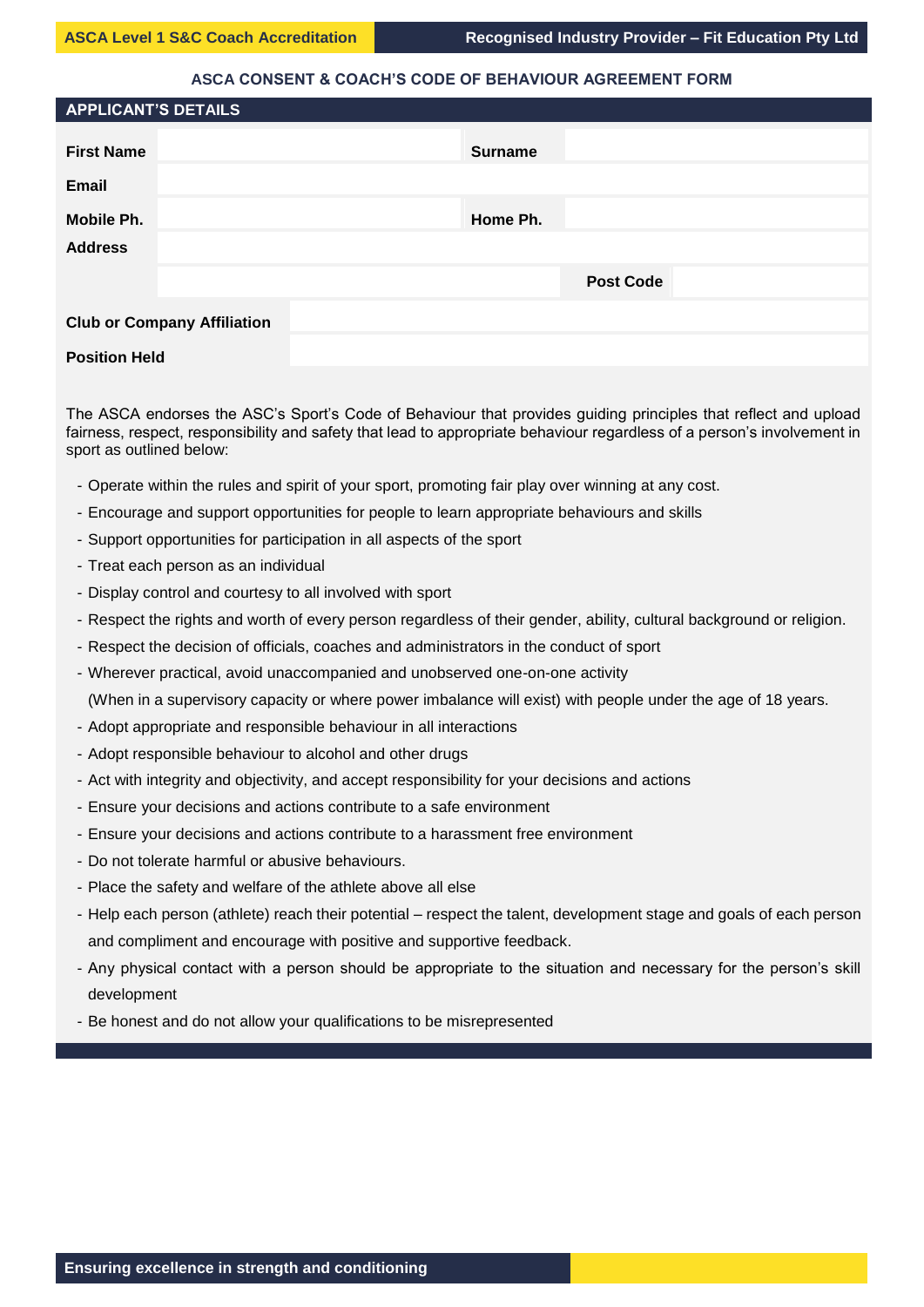# **To - The Australian Strength and Conditioning Association Inc.**

**I am seeking (please select one):** Registration  $\checkmark$  Re-registration

# **For the following Accreditation – Strength and Conditioning (Sport) Level (please select one):**

| <b>ASCA Accreditation</b>   | Level 0 |          |         |  |
|-----------------------------|---------|----------|---------|--|
| ASCA and NCAS Accreditation | Level 1 | ∟evel 2⊦ | Level 3 |  |

I agree to the following terms:

- 1. I agree to abide by the Australian Strength and Conditioning Associations Code of Behaviour (outlined above).
- 2. I acknowledge that the ASCA may take disciplinary action against me, if I breach the code of ethics (I understand that the ASCA is required to implement a complaints handling procedure in accordance with the principles of natural justice, in the event of an allegation against me).
- 3. I acknowledge that disciplinary action against me may include de-registration from the National Coaching Accreditation Scheme.

Please refer to the *Harassment Free Sport Guidelines* available from the Australian Sports Commission if you require more information on harassment issues.

# **ASCA Consent Form**

The World Anti-Doping Agency is responsible for the review and development of the World Anti-Doping Code (The Code). The Code in turn informs ASADA's anti-doping programs, including the National Anti-Doping Scheme (NAD Scheme).

The ASCA welcomes the changes to The Code. To enhance the integrity of Strength and Conditioning Coaches all coaches are now required to be compliant with Article 2.10 of The Code by signing this Consent Form and Coaches Code of Behaviour Form and returning to the ASCA

*I have not at any time engaged in Prohibited Association as prescribed under Article 2.10 of the World Anti-Doping Authority (WADA) Code (in effect from 1 January 2015) , meaning association in a professional or sport-related capacity with any Athlete Support Personnel who:*

- a) *is serving a period of Ineligibility; or*
- b) *has been convicted or found in a criminal, disciplinary or professional proceeding to have engaged in conduct which would have constituted a violation of anti-doping rules; or*
- c) *is serving as a front or intermediary for an individual described in (a) or (b) above.*

The 2015 WADA Code can be downloaded from the following link from the ASCA website

<http://www.strengthandconditioning.org/component/content/article/9-uncategorised/927-useful-links>

| <b>Full Name</b> |  |                                    |
|------------------|--|------------------------------------|
| <b>Signature</b> |  | under 18 parent/guardian signature |
| <b>Date</b>      |  |                                    |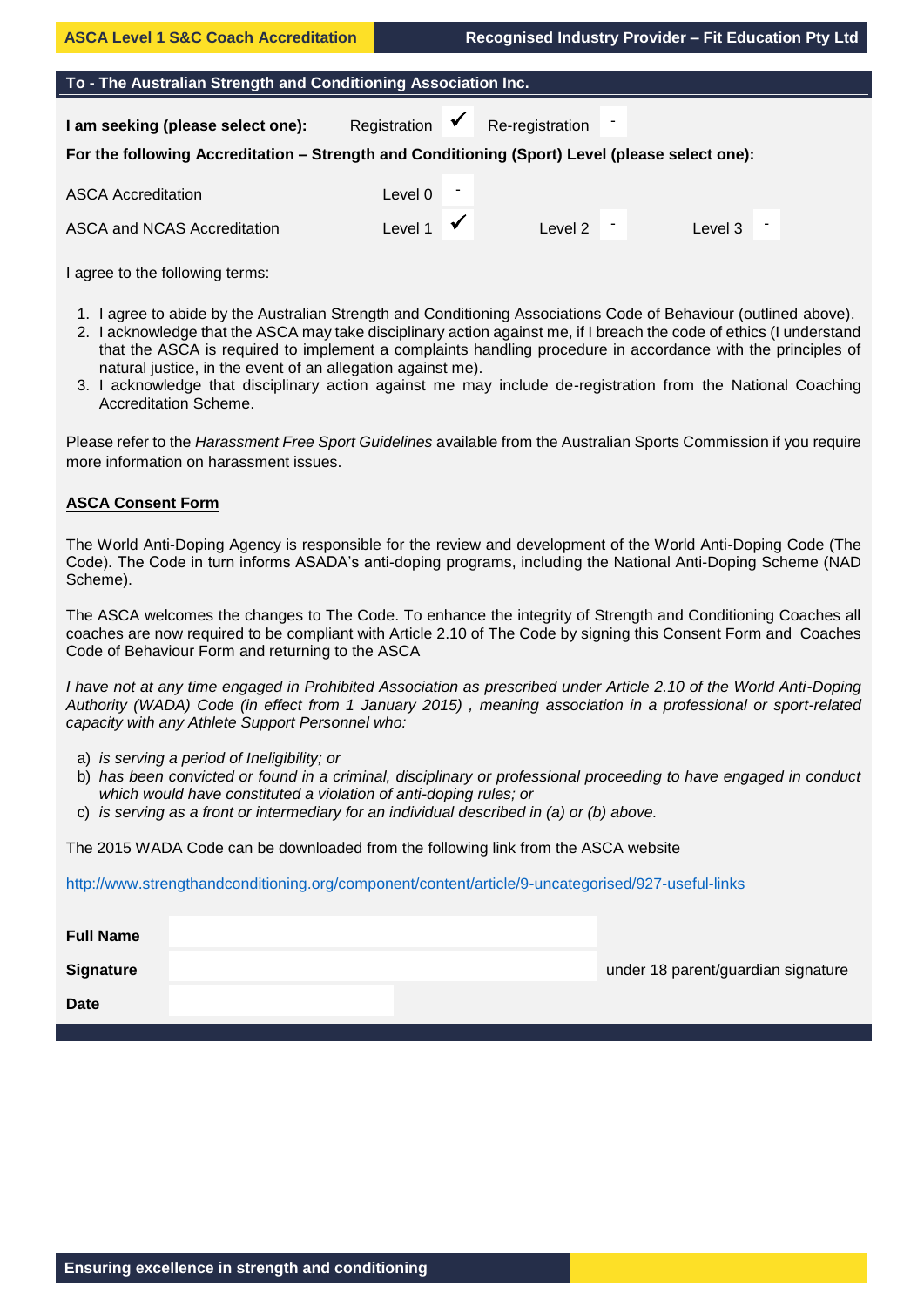ASCA

# LEVEL

**Coach Accreditation** 

**PRACTICAL COACHING RECORDING FORM** 



The peak national body for strength and conditioning (S&C) professionals in Australia. Providing high-level professional support, development and research opportunities while continuing to enhance education for S&C Coaches. www.strengthandconditioning.org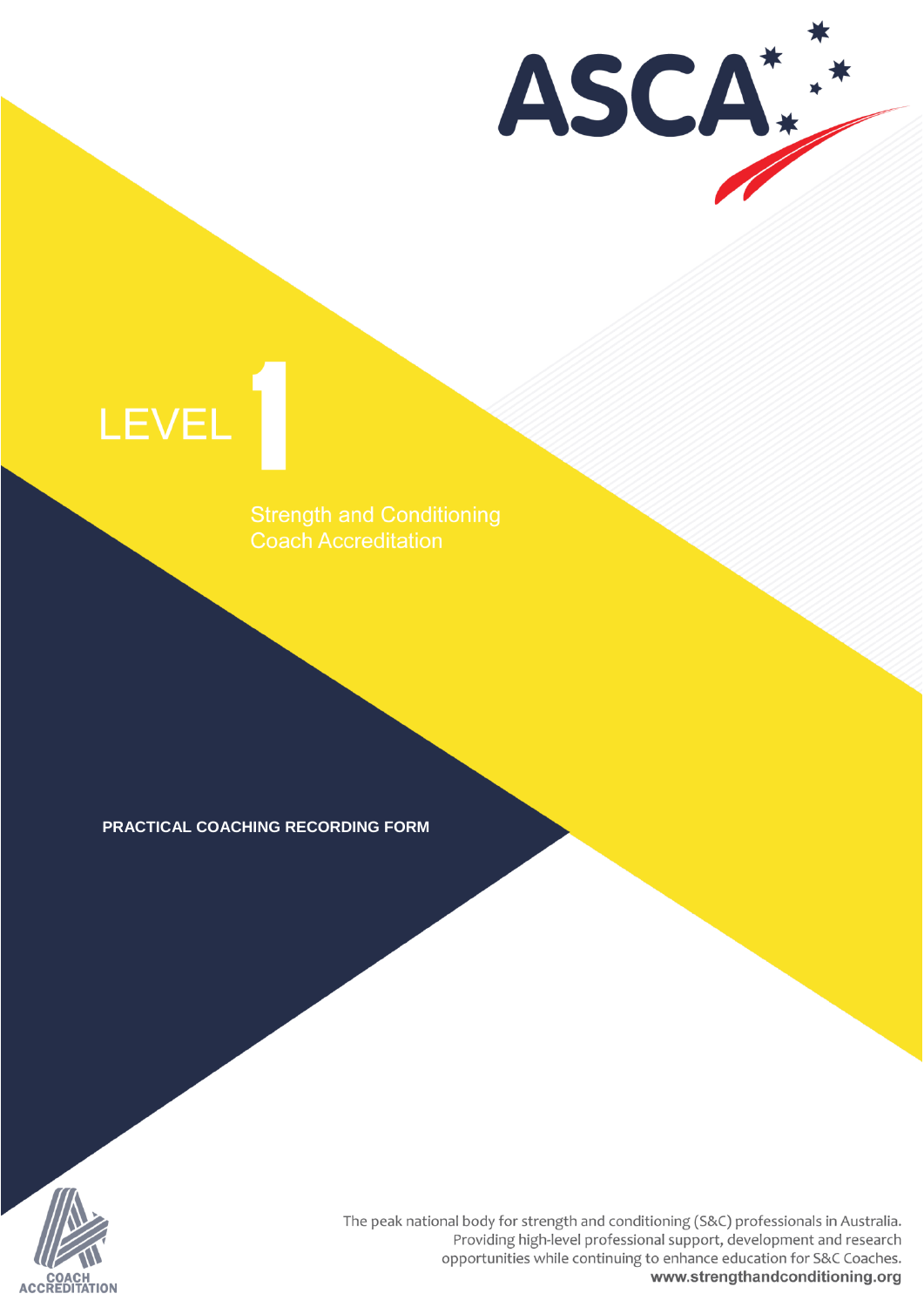# **YOUR QUESTIONS ANSWERED**

# **Q. What is required?**

A. To attain the Level 1 ASCA Strength and Conditioning Coach award you are required to, in addition to other course requirements, complete a minimum of 30 hours of practical coaching.

#### **Q. When does it need to be completed by?**

**A.** You are required to submit the completed Practical Coaching Recording Form to the ASCA National Office **within 6 months** of the course.

#### **Q. How do I do this?**

A. The area of practical coaching is the area that usually generates the most questions. It is the intent that this 30 hours be spent involved in the training process of **athletes,** as opposed to general members of the public (**Personal training is not acceptable**). The athletes can be any age, sex, sport and level of competition. Involvement in the training process is described as any or all of the following: observation, supervision, program design, and assessment.

It is the responsibility of your mentor to be comfortable with your coaching capabilities before signing your form.

# **Q. Who do I do this with?**

A. You are required to complete this with a person who holds a current ASCA Level 1 or higher accreditation. The aim of this is to gain the benefits associated with having a 'mentor', someone to guide you in the attainment of practical skills. There are other benefits, including networking that may contribute to future employment.

**Please note that the 10 hours of supervised coaching are to be complete in the role of Strength and Conditioning. Hours can be obtained by coaching, observing and assisting. All supervised hours are to be signed off by an ASCA accredited coach level 1 or above.** 

**In the instance an ASCA coach is unavailable the ASCA will accept the supervised hours to be completed with a coach from another sport but the sport must have an Accreditation recognised by the National Coach Accreditation Scheme which is administered by the Australian Sports Commission and they must have an NCAS number and provide details of the sports they are accredited through.** 

**Please note that these are the only accreditations that the ASCA accept to supervise these hours.** 

#### **Q. How much of the 30 hours will I need to be involved with a mentor coach?**

A. Minimum of 10 hrs direct involvement (observation of or supervision by) with an ASCA accredited coach of a minimum of the Level 1 or above.

Maximum 20 hrs Practical coach experience unsupervised in the role of strength & conditioning.

# **Q. How do I find a mentor coach?**

A. Most major sporting teams/academy's /institutions will have an ASCA accredited strength and conditioning coach employed. You could also call the ASCA National Office to see if they can recommend anyone in your area, or visit the ASCA website and look for a mentor under the 'mentor coach' link.

# **Q. What if there are no mentor coaches in my region e.g. you may live in a remote area?**

A. If you are not able to locate an appropriately qualified supervisor you can negotiate alternative arrangements with the ASCA. Please contact the National office if you require assistance via the detail on the front of this form.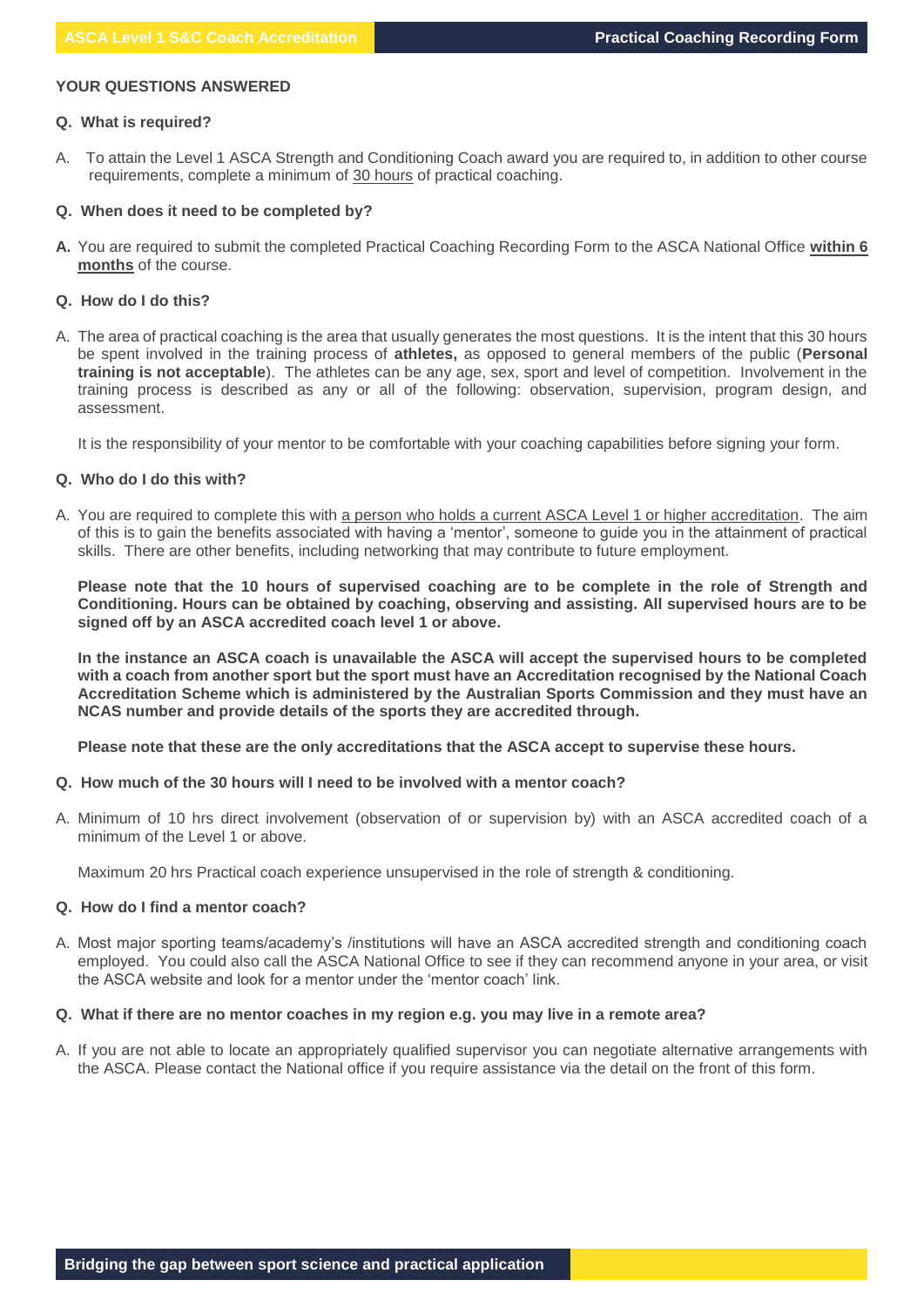**ASCA Level 1 S&C Coach Accreditation Practical Coaching Recording Form** 

| <b>PARTICIPANT'S DETAILS</b>  |       |                                                                                 |                  |                           |  |
|-------------------------------|-------|---------------------------------------------------------------------------------|------------------|---------------------------|--|
| <b>First Name</b>             |       |                                                                                 | <b>Surname</b>   |                           |  |
| <b>Email</b>                  |       |                                                                                 |                  |                           |  |
| Mobile Ph.                    |       |                                                                                 | Home Ph.         |                           |  |
| <b>Address</b>                |       |                                                                                 |                  |                           |  |
|                               |       |                                                                                 |                  | <b>Post Code</b>          |  |
| <b>Course Dates</b>           |       | <b>Course Location</b>                                                          |                  | <b>Course Coordinator</b> |  |
|                               |       |                                                                                 |                  |                           |  |
| <b>MENTOR COACH'S DETAILS</b> |       |                                                                                 |                  |                           |  |
|                               |       |                                                                                 |                  |                           |  |
| <b>First Name</b>             |       |                                                                                 | <b>Surname</b>   |                           |  |
| Email                         |       |                                                                                 |                  |                           |  |
| Mobile Ph.                    |       |                                                                                 | Home Ph.         |                           |  |
| <b>Address</b>                |       |                                                                                 |                  |                           |  |
|                               |       |                                                                                 | <b>Post Code</b> |                           |  |
|                               |       |                                                                                 |                  |                           |  |
| Is the mentor Coach:          |       | An ASCA Accredited S&C Coach?                                                   |                  | Level?                    |  |
|                               |       |                                                                                 | OR               |                           |  |
|                               |       | An NCAS Accredited Coach in another sport                                       |                  | Sport?                    |  |
|                               |       |                                                                                 |                  | Level?                    |  |
|                               |       | All mentor coaches must provide their NCAS Coach Accreditation Number           |                  |                           |  |
|                               |       |                                                                                 |                  |                           |  |
|                               |       | <b>NCAS Coach Accreditation Number</b>                                          |                  |                           |  |
|                               | Note: | if you use more than one mentor or supervising coach, provide details for each. |                  |                           |  |